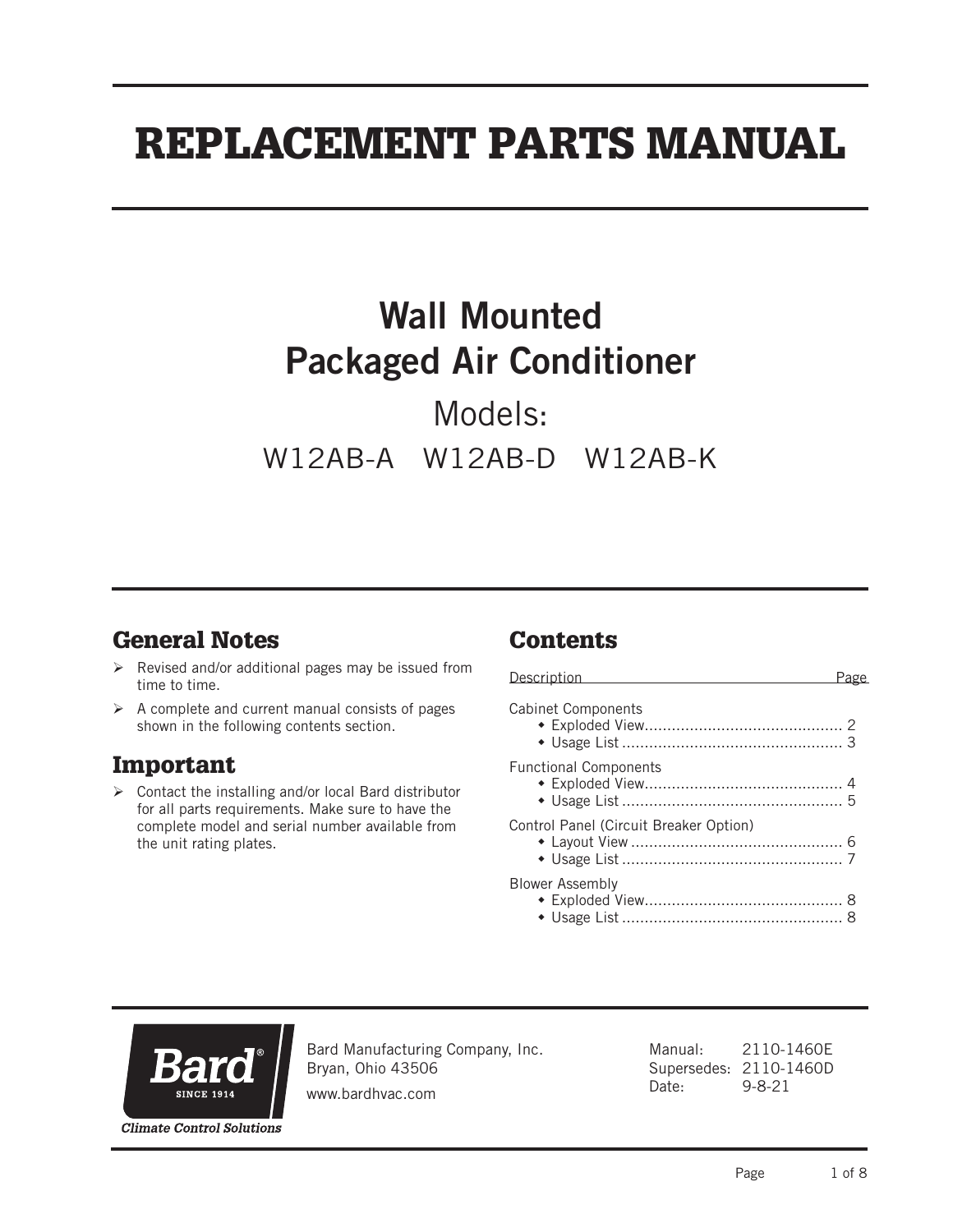

SEXP-724 A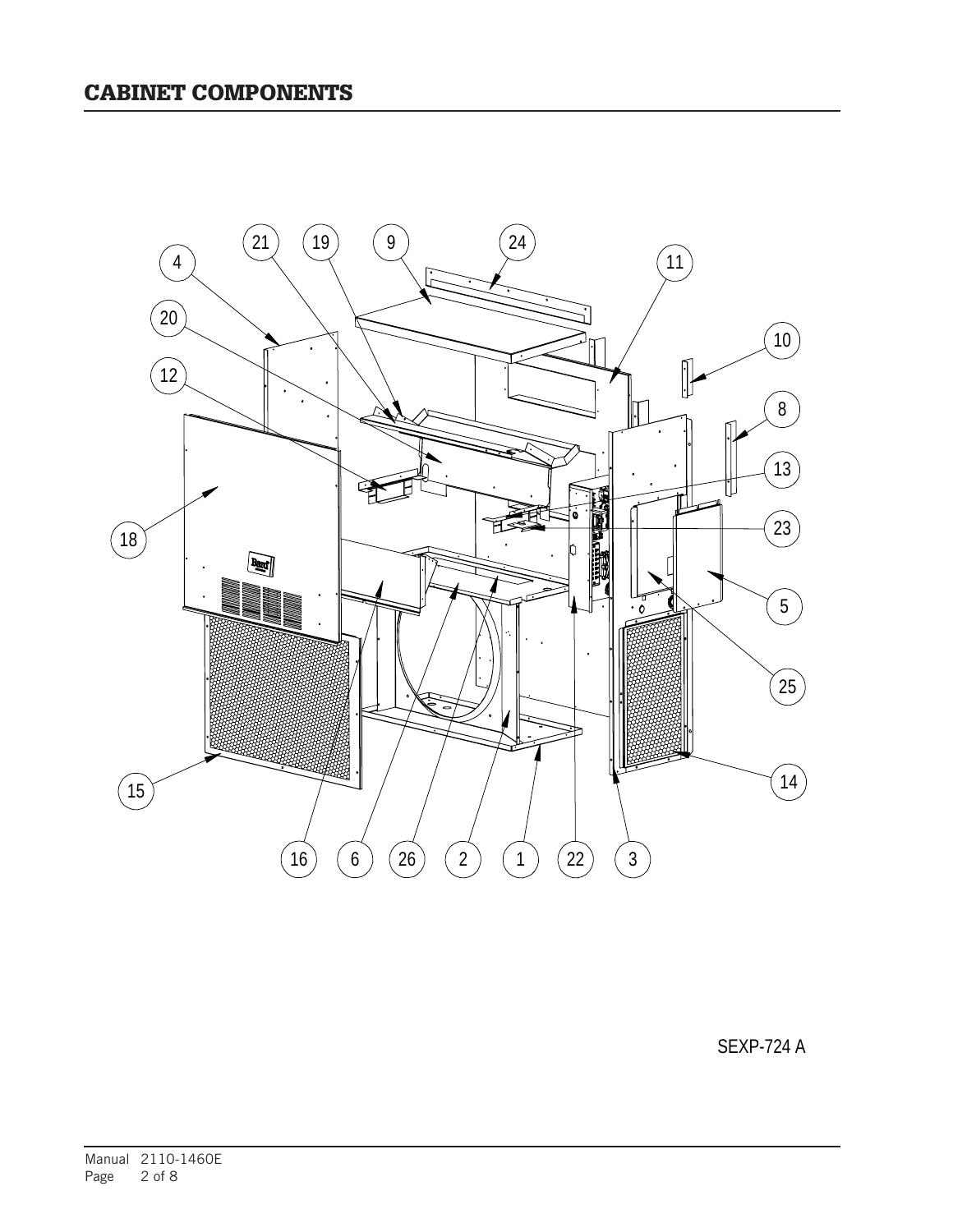| <b>Drawing</b><br>No. | Part No.                      | <b>Description</b>                                   | <b>W12AB-A<br/>U12AB-D<br/>W12AB-K</b> |
|-----------------------|-------------------------------|------------------------------------------------------|----------------------------------------|
| $\mathbf{1}$          | S127-491                      | Lower Base                                           | X                                      |
| $\overline{c}$        | 125-071                       | Fan Shroud                                           | X                                      |
| 3                     | S501-867-* ①                  | <b>Right Side</b>                                    | X                                      |
| 4                     | S501-868-* ①                  | Left Side                                            | X                                      |
| 5                     | $$133-264-*$ ①                | Control Panel Cover (Outer)                          | X                                      |
| 6                     | 520-243                       | <b>Condenser Partition</b>                           | X                                      |
| 8                     | 111-214                       | Return Air Frame Angle                               | $\overline{c}$                         |
| 9                     | $506 - 148 - * ①$             | Top                                                  | X                                      |
| 10                    | 111-036                       | Outlet Air Frame Angle                               | $\mathcal{P}$                          |
| 11                    | 509-325                       | <b>Back</b>                                          | X                                      |
| 12 <sup>2</sup>       | 113-529                       | Left Filter Bracket                                  | X                                      |
| 13                    | 113-532                       | Right Filter Bracket                                 | X                                      |
| 14                    | 118-095-* 1                   | Side Grille                                          | 2                                      |
| 15                    | 118-096-* ①                   | Condenser Grille                                     | X                                      |
| 16                    | BFAD-1                        | Fresh Air Damper Assembly                            | X                                      |
| 18                    | S514-295-* 1                  | <b>Upper Front</b>                                   | X                                      |
| 19                    | 113-176                       | Heater Bracket                                       | X                                      |
| 20                    | 121-504                       | <b>Return Partition</b>                              | X                                      |
| 21                    | 121-602                       | Drain Pan                                            | X                                      |
| 22                    | <b>Control Panel Assembly</b> | See Control Panel Assembly Drawing and<br>Parts List | X                                      |
| 23                    | 135-138                       | Fill Plate                                           | X                                      |
| 24                    | $113 - 178 - * ①$             | Top Rain Flashing                                    | X                                      |
| 25                    | $133 - 263 - * ①$             | Control Panel Cover (Inner)                          | X                                      |
| 26                    | 536-252                       | Condenser Blank-Off Plate                            | X                                      |

 *Exterior cabinet parts are manufactured with various paint color options. To ensure the proper paint color is received, reference the following codes: Beige -X, White -1, Buckeye Gray -4, Desert Brown -5, Dark Bronze -8*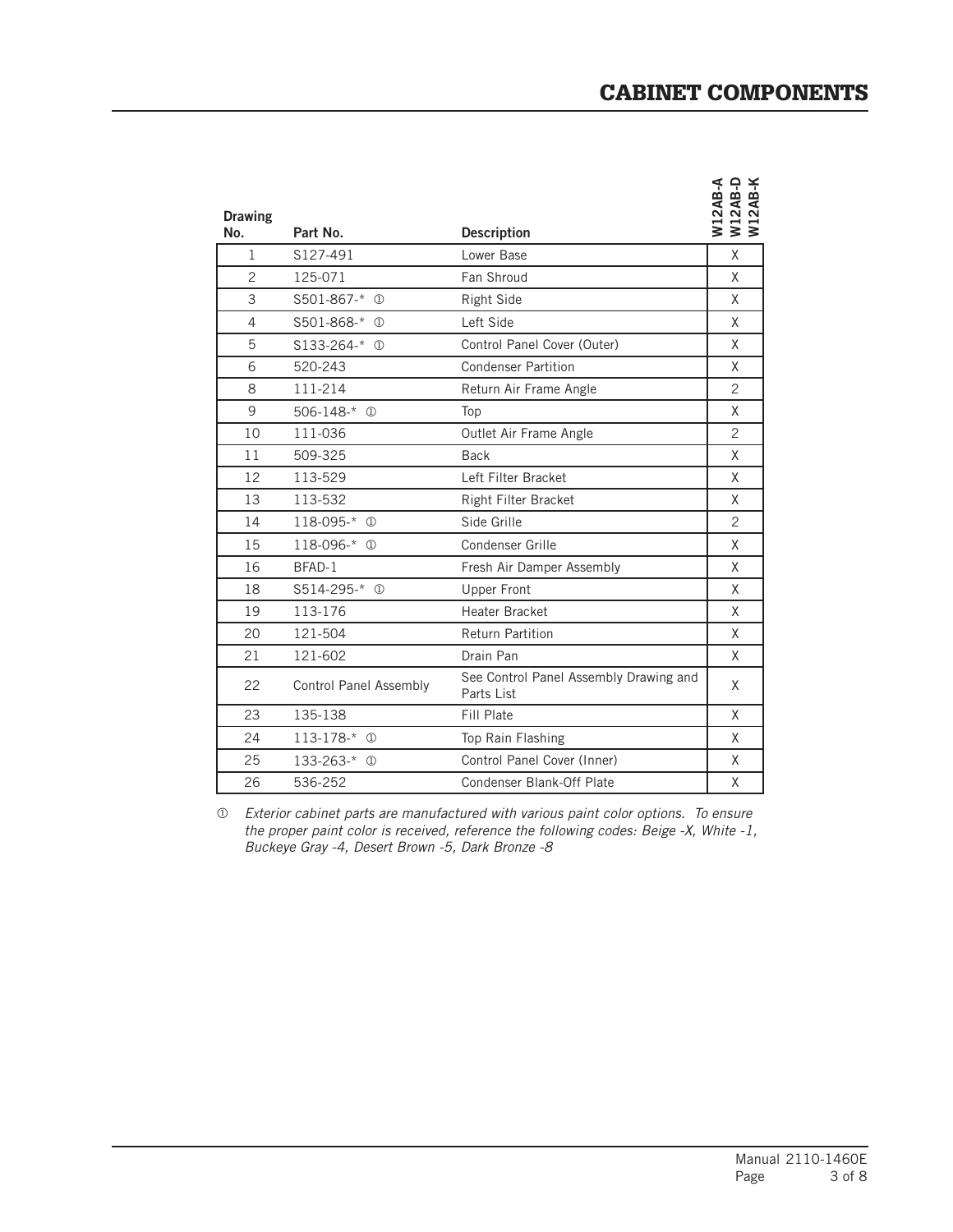

SEXP-725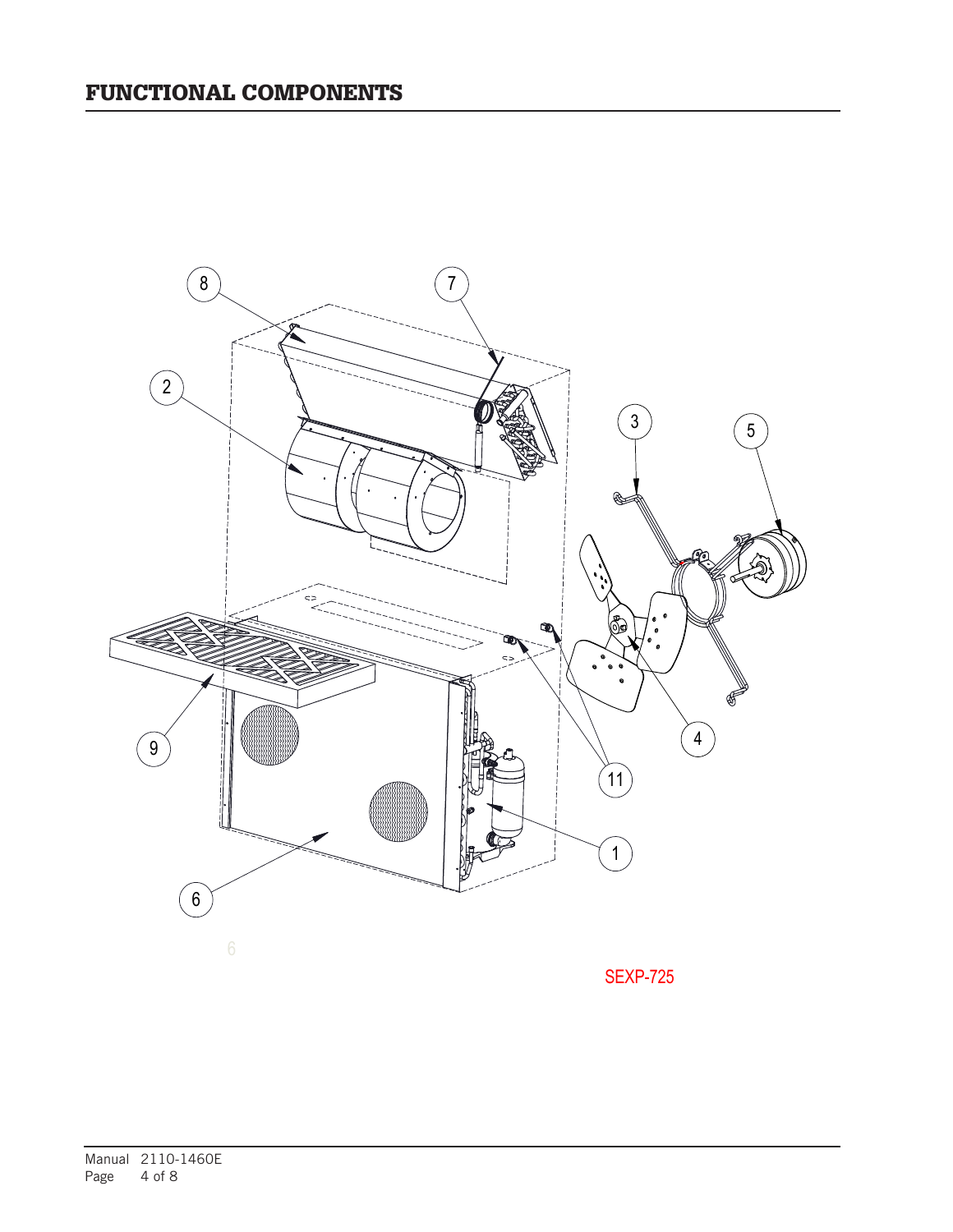| <b>Drawing</b><br>No.            | Part No.               | <b>Description</b>                                              | <b>W12AB-A</b> | <b>W12AB-K</b> | <b>W12AB-D</b> |
|----------------------------------|------------------------|-----------------------------------------------------------------|----------------|----------------|----------------|
| 1                                | S8000-406              | Compressor                                                      | X              |                |                |
| 1<br>$\mathbf{1}$                | S8000-407<br>S8000-408 | Compressor<br>Compressor                                        |                | X              | X              |
| $\overline{c}$<br>$\overline{2}$ | 900-374<br>900-379     | Blower Assembly 240V<br>Blower Assembly 115V                    | X              | X              | X              |
| 3                                | 8200-001               | Fan Motor Mount                                                 | X              | Χ              | X              |
| 4                                | 5151-059               | Fan Blade                                                       | X              | Χ              | X              |
| 5<br>5                           | 8101-031<br>8101-032   | Condenser Motor 240V<br>Condenser Motor 115V                    | X              | Χ              | X              |
| 6                                | 5051-194BX             | Condenser Coil                                                  | X              | X              | X              |
| $\overline{7}$<br>7              | 800-0442<br>800-0493   | <b>Cooling Capillary Assembly</b><br>Cooling Capillary Assembly | X              | Χ              | X              |
| 8                                | 5060-193BX             | Evaporator Coil                                                 | X              | X              | X              |
| 9                                | 7003-073               | Air Filter 1" Washable                                          | Χ              | X              | X              |
| 9<br>9                           | 7004-056<br>7004-057   | Air Filter 1" Throw Away<br>Air Filter 2" Pleated 1             | Χ<br>X         | X<br>X         | X<br>Χ         |
| 11                               | 1171-066               | #82 1/4 Turn Fastener                                           | X              | Χ              | χ              |
| 11<br>11                         | 1171-065<br>1171-064   | #82 Receptacle<br><b>Retainer Clip</b>                          | X<br>X         | X<br>X         | X<br>X         |
| <b>NS</b>                        | 8406-141               | High Pressure Switch (Screw On)                                 | X              | X              | X              |
| NS                               | 8406-140               | Low Pressure Switch (Screw On)                                  | X              | X              | X              |
| <b>NS</b>                        | <b>CMA-39</b>          | Low Ambient Control Service Kit (Flare) 1                       | Χ              | X              | X              |
| <b>NS</b>                        | 8402-185               | Compressor Overload                                             | X              |                |                |
| <b>NS</b><br><b>NS</b>           | 8402-186<br>8402-187   | <b>Compressor Overload</b><br>Compressor Overload               |                | X              | X              |
| <b>NS</b>                        | 5201-021               | <b>Filter Drier</b>                                             | X              | X              | X              |
| <b>NS</b>                        | 6031-009               | Coremax Valve Core                                              | X              | Χ              | X              |
| <b>NS</b>                        | 8408-048               | Freeze Stat (Part of CMA-36 LAC Kit)                            | X              | Χ              | X              |
| <b>NS</b>                        | 8408-055               | Outdoor Thermostat (Part of CMA-39 LAC Kit)                     | X              | X              | X              |
| <b>Ns</b>                        | 8406-112               | Low Ambient Control (Part of CMA-39 LAC Kit)                    | X              | X              | X              |

NS – Not Shown

– Optional on these models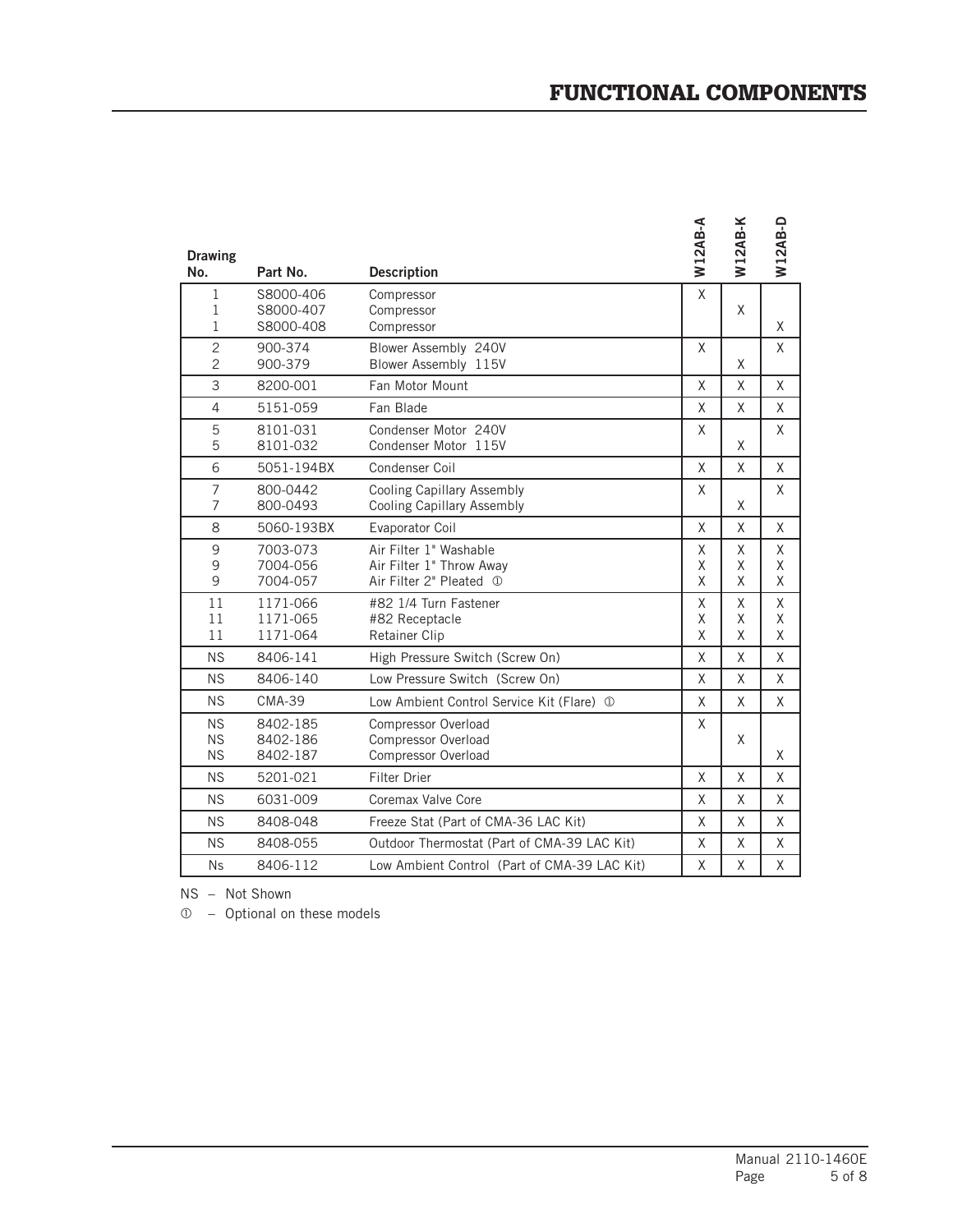#### CONTROL PANEL (CIRCUIT BREAKER OPTION)



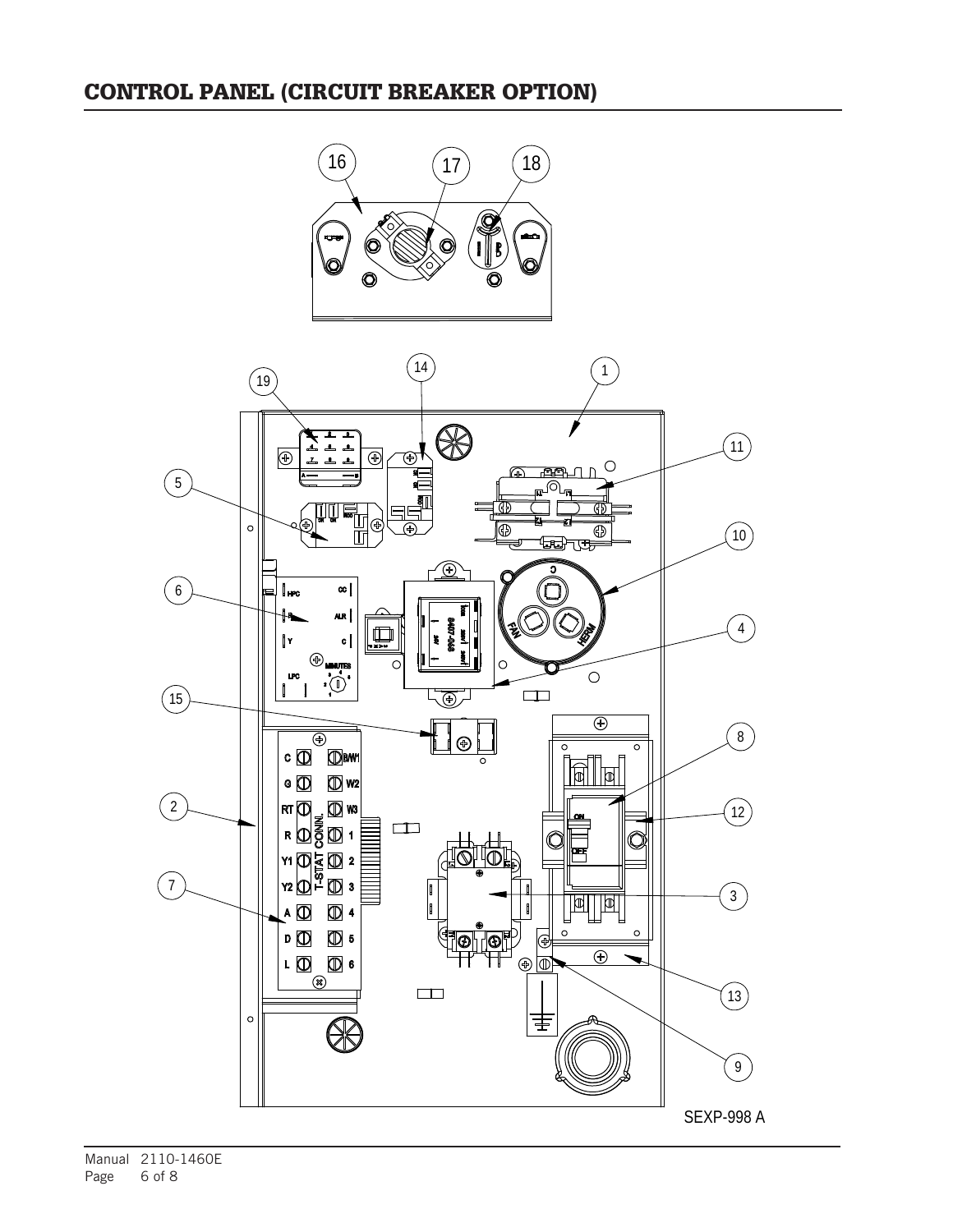|                                                  |                                              |                                                                                                                                                 | <b>W12AB-A0Z</b> | W12AB-A03 | W12AB-A05 | W12AB-KOO    | W12AB-K02      | W12AB-D0Z    | W12AB-D03    |
|--------------------------------------------------|----------------------------------------------|-------------------------------------------------------------------------------------------------------------------------------------------------|------------------|-----------|-----------|--------------|----------------|--------------|--------------|
| <b>Drawing</b><br>No.                            | Part No.                                     | <b>Description</b>                                                                                                                              |                  |           |           |              |                |              |              |
| $\mathbf{1}$                                     | 117-415                                      | <b>Control Panel</b>                                                                                                                            | $\mathsf{X}$     | X         | Χ         | $\mathsf{X}$ | X              | X            | $\mathsf{X}$ |
| $\overline{c}$                                   | 117-416                                      | Low Voltage Box                                                                                                                                 | $\times$         | $\times$  | X         | X            | X              | X            | $\mathsf{X}$ |
| 3                                                | 8401-033                                     | <b>Compressor Contactor</b>                                                                                                                     | $\mathsf{X}$     | $\times$  | $\times$  | X            | X              | $\times$     | $\mathsf{X}$ |
| $\overline{4}$<br>4                              | 8407-068<br>8407-045                         | Transformer<br>Transformer                                                                                                                      | X                | X         | Χ         | X            | X              | X            | $\mathsf{X}$ |
| 5                                                | 8201-130                                     | <b>Blower Control Relay</b>                                                                                                                     | $\mathsf{X}$     | $\sf X$   | Χ         | Χ            | Χ              | $\mathsf{X}$ | $\mathsf{X}$ |
| 6                                                | S8201-169                                    | <b>Compressor Control Module</b>                                                                                                                | X                | X         | χ         | χ            | χ              | X            | X            |
| $\overline{7}$                                   | 8607-063                                     | Low Voltage Terminal Strip                                                                                                                      | $\sf X$          | X         | X         | X            | χ              | X            | X            |
| 8<br>8<br>8                                      | 8615-060<br>8615-035<br>8615-036             | Circuit Breaker 15A 2 pole 240V<br>Circuit Breaker 20A 2 pole 240V<br>Circuit Breaker 25A 2 pole 240V                                           | $\sf X$          | X         | X         |              |                | X            | X            |
| 9                                                | S8611-006                                    | <b>Ground Terminal</b>                                                                                                                          | X                | X         | X         | $\mathsf{X}$ | X              | X            | X            |
| 10<br>10<br>10                                   | 8552-050<br>8552-062<br>8552-049             | Compressor Capacitor<br><b>Compressor Capacitor</b><br><b>Compressor Capacitor</b>                                                              | X                | X         | X         | X            | X              | X            | Χ            |
| 11                                               | 8401-006                                     | <b>Heat Contactor</b>                                                                                                                           |                  | X         | X         |              | χ              |              | X.           |
| 12                                               | 8611-210                                     | <b>DIN Rail</b>                                                                                                                                 | X                | $\times$  | X         | X            | X              | X            | $\mathsf{X}$ |
| 13                                               | 127-546                                      | Circuit Breaker Offset                                                                                                                          | X                | X         | Χ         | χ            | χ              | χ            | X            |
| 14                                               | 8201-130                                     | Alarm Relay 1                                                                                                                                   | X                | X         | X         | X            | X              | X            | X            |
| 15                                               | 8607-017                                     | Terminal Block <sup>1</sup><br>(Shown)                                                                                                          | X                | X         | X         | X            | Χ              | X            | X            |
| 16<br>16<br>16                                   | 8604-156<br>8604-157<br>8604-158             | Heat Strip 3KW with Limit and Thermal Cut Off<br>Heat Strip 5KW with Limit and Thermal Cut Off<br>Heat Strip 2KW with Limit and Thermal Cut Off |                  | X         | X         |              | X              |              | X            |
| 17<br>17<br>17                                   | 8402-188<br>8402-074<br>8402-205             | Limit<br>Limit<br>Limit                                                                                                                         |                  | X         | X         |              | Χ              |              | X            |
| 18<br>18<br>18                                   | 8402-202<br>8402-204<br>8402-203             | Thermal Cut Off<br>Thermal Cut Off<br>Thermal Cut Off                                                                                           |                  | X         | X         |              | χ              |              | X            |
| 19                                               | 8201-159                                     | <b>Blower Control Relay</b>                                                                                                                     | X                | X         | X         | Χ            | $\overline{X}$ | Χ            | $\mathsf{X}$ |
| <b>NS</b><br><b>NS</b><br><b>NS</b><br><b>NS</b> | 4213-101<br>4213-102<br>4213-105<br>4213-106 | Wiring Diagram<br>Wiring Diagram<br>Wiring Diagram<br>Wiring Diagram                                                                            | X                | X         | X         | χ            | Χ              | X            | X            |

NS – Not Shown

– Optional on these models